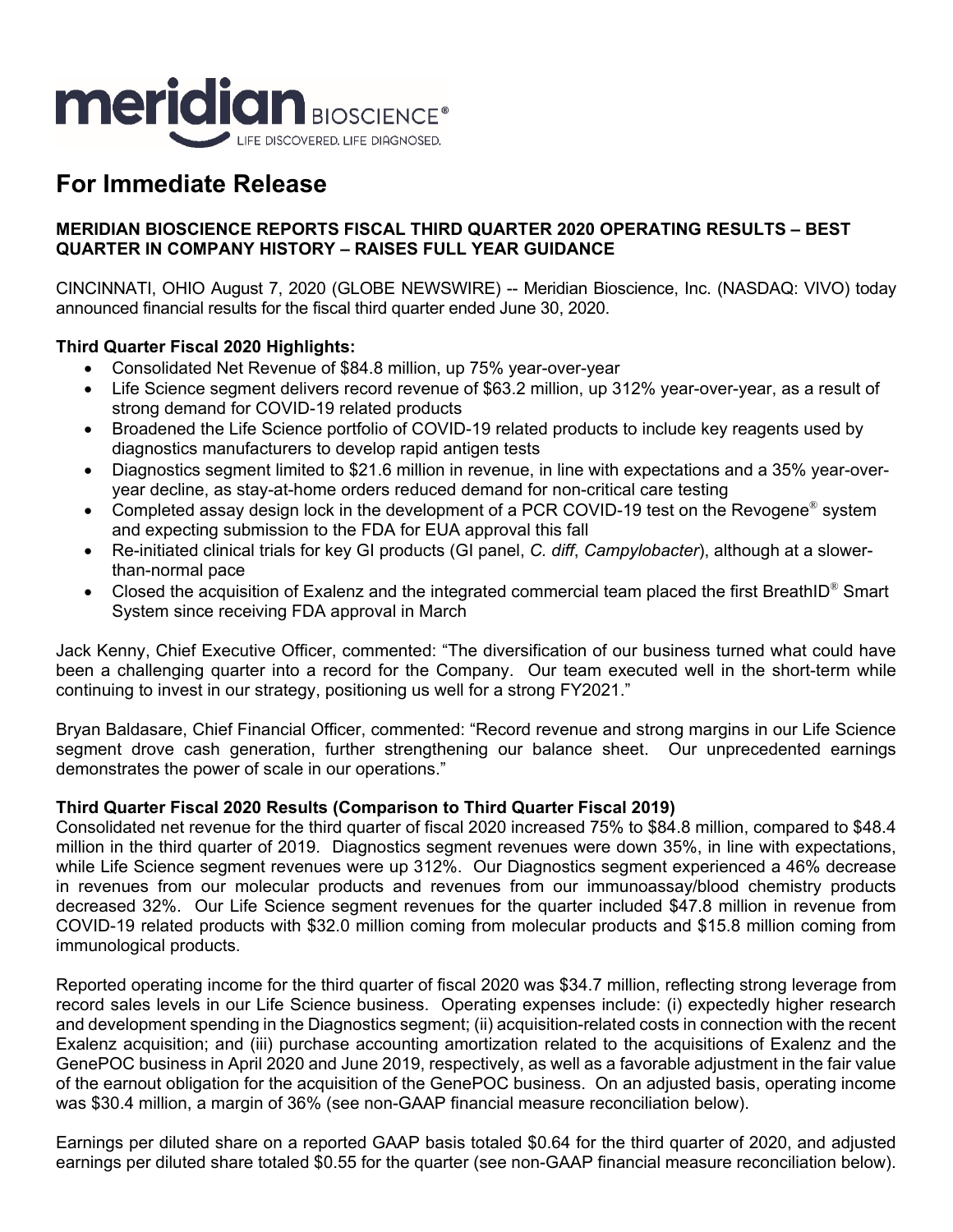### **Raising Fiscal 2020 Guidance**

Our performance in the third quarter exceeded our expectations and we are raising our guidance for the year.

FY2020 Net Revenues:

- Consolidated \$245 million to \$250 million
- Life Science \$127 million to \$130 million
- Diagnostics \$118 million to \$120 million

FY2020 Adjusted Operating Margin: Consolidated 22% to 23% FY2020 Adjusted Earnings Per Share on a Diluted Basis: \$1.01 to \$1.05 (43.2M shares)

The revenue component of this guidance anticipates that our Life Science business will benefit from COVID-19 related demand ranging from \$12 million to \$15 million in the fourth quarter. As we have only recently begun sampling reagents for use in rapid antigen tests, our revenue guidance for Life Science has a limited contribution from these products. For the Diagnostics business, our guidance assumes continued softness in demand at a 20% reduction in volumes for our fourth fiscal quarter versus the prior year. Overall operating expenses on an adjusted basis for the full year are expected to be commensurate with our original guidance, as additional cash incentive compensation and operating costs of the Exalenz acquisition will offset lower spending on travel and delayed clinical trials. Importantly, we expect spending on clinical trials in the fourth fiscal quarter of approximately \$3 million, as trial sites continue to re-start through the quarter.

This guidance reflects our current visibility into market conditions and customer order patterns for our products and our current assumptions about the impacts from resurgence of COVID-19 infections in the U.S. and around the globe.

#### **Financial Condition**

At June 30, 2020, cash and equivalents were \$63.4 million and the Company had \$61.2 million of borrowing capacity under its \$160.0 million commercial bank credit facility. The Company's bank-debt obligations under the bank credit facility totaled \$98.8 million as of June 30, 2020.

#### **Conference Call Information**

Jack Kenny, Chief Executive Officer, and Bryan Baldasare, Executive Vice President and Chief Financial Officer, will host a conference call on Friday, August 7, 2020 beginning at 10:00 a.m. Eastern Time to discuss the third quarter financial results and answer questions. A presentation to accompany the third quarter financial results and related discussion will be made available within the Investor Relations section of the Company's website, www.meridianbioscience.com, prior to the conference call.

To participate in the live call by telephone from the U.S., dial (866) 443-5802, or from outside the U.S., dial (513) 360-6924, and enter the audience pass code 9464209. A replay will be available for 14 days beginning at 1:00 p.m. Eastern Time on August 7, 2020 by dialing (855) 859-2056 or (404) 537-3406 and entering pass code 9464209.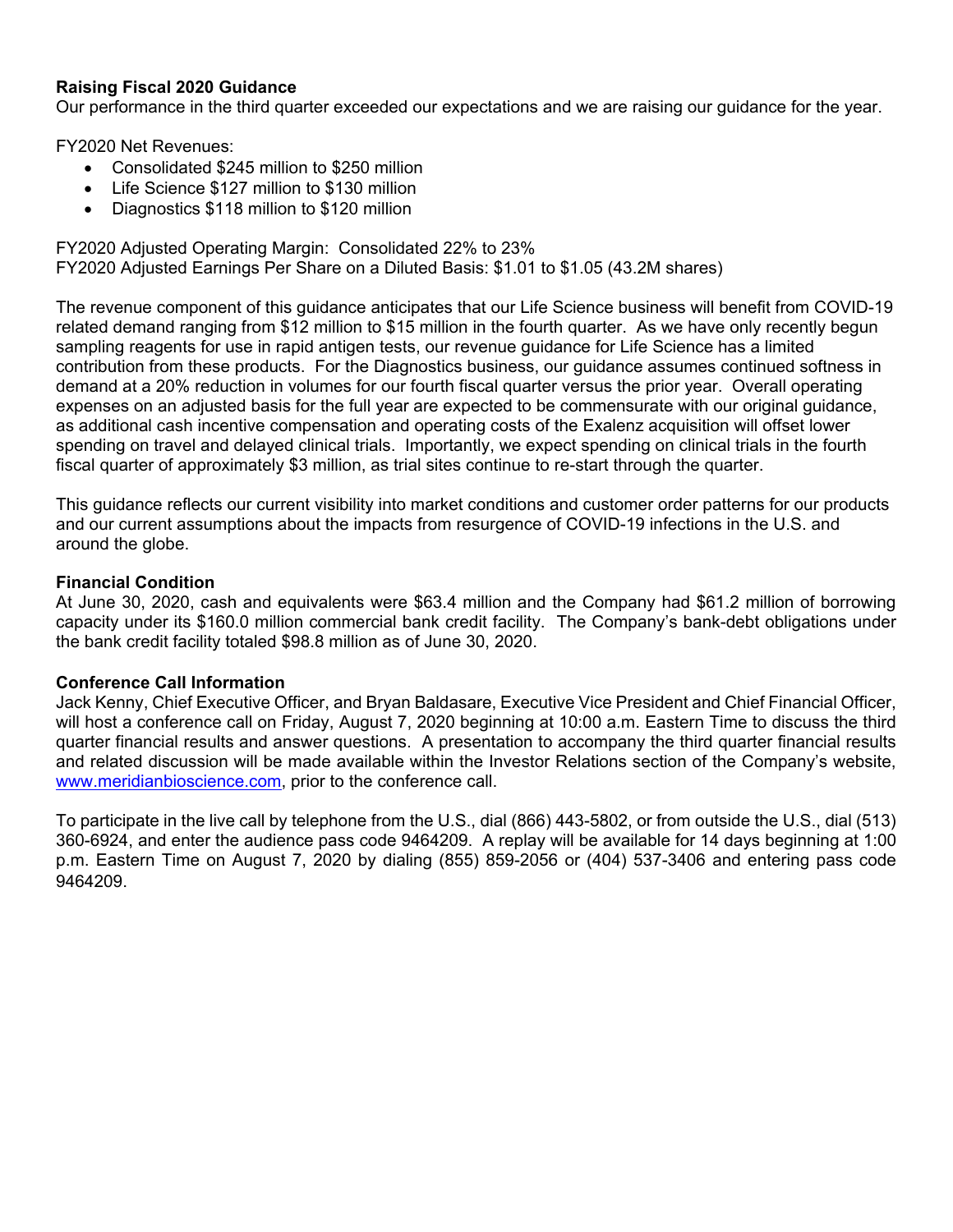# **INTERIM UNAUDITED OPERATING RESULTS**

(In Thousands, Except per Share Data)

The following table sets forth the unaudited comparative results of Meridian on a U.S. GAAP basis for the interim periods of fiscal 2020 and fiscal 2019.

|                                                                                                | <b>Three Months Ended</b><br>June 30, |          |    |        | <b>Nine Months Ended</b><br>June 30, |          |    |         |  |
|------------------------------------------------------------------------------------------------|---------------------------------------|----------|----|--------|--------------------------------------|----------|----|---------|--|
|                                                                                                |                                       | 2020     |    | 2019   |                                      | 2020     |    | 2019    |  |
|                                                                                                |                                       |          |    |        |                                      |          |    |         |  |
| Net revenues                                                                                   | \$                                    | 84,797   | \$ | 48,440 | \$                                   | 189,514  | \$ | 150,168 |  |
| Cost of sales                                                                                  |                                       | 28,945   |    | 20,181 |                                      | 71,768   |    | 60,999  |  |
| Gross profit                                                                                   |                                       | 55,852   |    | 28,259 |                                      | 117,746  |    | 89,169  |  |
| Operating expenses                                                                             |                                       |          |    |        |                                      |          |    |         |  |
| Research and development                                                                       |                                       | 6,743    |    | 4,594  |                                      | 16,953   |    | 12,294  |  |
| Selling and marketing                                                                          |                                       | 6,261    |    | 6,747  |                                      | 19,459   |    | 21,221  |  |
| General and administrative                                                                     |                                       | 12,439   |    | 8,002  |                                      | 31,675   |    | 24,288  |  |
| Acquisition-related costs                                                                      |                                       | 1,641    |    | 473    |                                      | 3,428    |    | 1,445   |  |
| Change in fair value of contingent                                                             |                                       |          |    |        |                                      |          |    |         |  |
| consideration obligation                                                                       |                                       | (6, 124) |    |        |                                      | (7, 428) |    |         |  |
| <b>Restructuring costs</b>                                                                     |                                       | 93       |    | 1,801  |                                      | 620      |    | 1,701   |  |
| Selected legal costs                                                                           |                                       | 134      |    | 178    |                                      | 1,189    |    | 1,370   |  |
| Total operating expenses                                                                       |                                       | 21,187   |    | 21,795 |                                      | 65,896   |    | 62,319  |  |
| Operating income                                                                               |                                       | 34,665   |    | 6,464  |                                      | 51,850   |    | 26,850  |  |
| Other income (expense), net                                                                    |                                       | 208      |    | 14     |                                      | (304)    |    | (649)   |  |
| Earnings before income taxes                                                                   |                                       | 34,873   |    | 6,478  |                                      | 51,546   |    | 26,201  |  |
| Income tax provision                                                                           |                                       | 7,366    |    | 1,399  |                                      | 11,853   |    | 5,922   |  |
| Net earnings                                                                                   | \$                                    | 27,507   | \$ | 5,079  | \$                                   | 39,693   | \$ | 20,279  |  |
|                                                                                                |                                       |          |    |        |                                      |          |    |         |  |
| Basic earnings per common share                                                                | \$                                    | 0.64     | \$ | 0.12   | \$                                   | 0.93     | \$ | 0.48    |  |
| Basic common shares outstanding                                                                |                                       | 42,837   |    | 42,639 |                                      | 42,819   |    | 42,526  |  |
| Diluted earnings per common share                                                              | \$                                    | 0.64     | \$ | 0.12   | \$                                   | 0.92     | \$ | 0.47    |  |
| Diluted common shares outstanding                                                              |                                       | 43,273   |    | 42,910 |                                      | 43,038   |    | 42,907  |  |
| <b>Adjusted Financial Measures</b><br>(see non-GAAP financial measure<br>reconciliation below) |                                       |          |    |        |                                      |          |    |         |  |
| Operating income                                                                               | \$                                    | 30,409   | \$ | 8,916  | \$                                   | 49,659   | \$ | 31,366  |  |
| Net earnings                                                                                   |                                       | 24,014   |    | 6,960  |                                      | 38,197   |    | 23,743  |  |
| Diluted earnings per common share                                                              | \$                                    | 0.55     | \$ | 0.16   | \$                                   | 0.89     | \$ | 0.55    |  |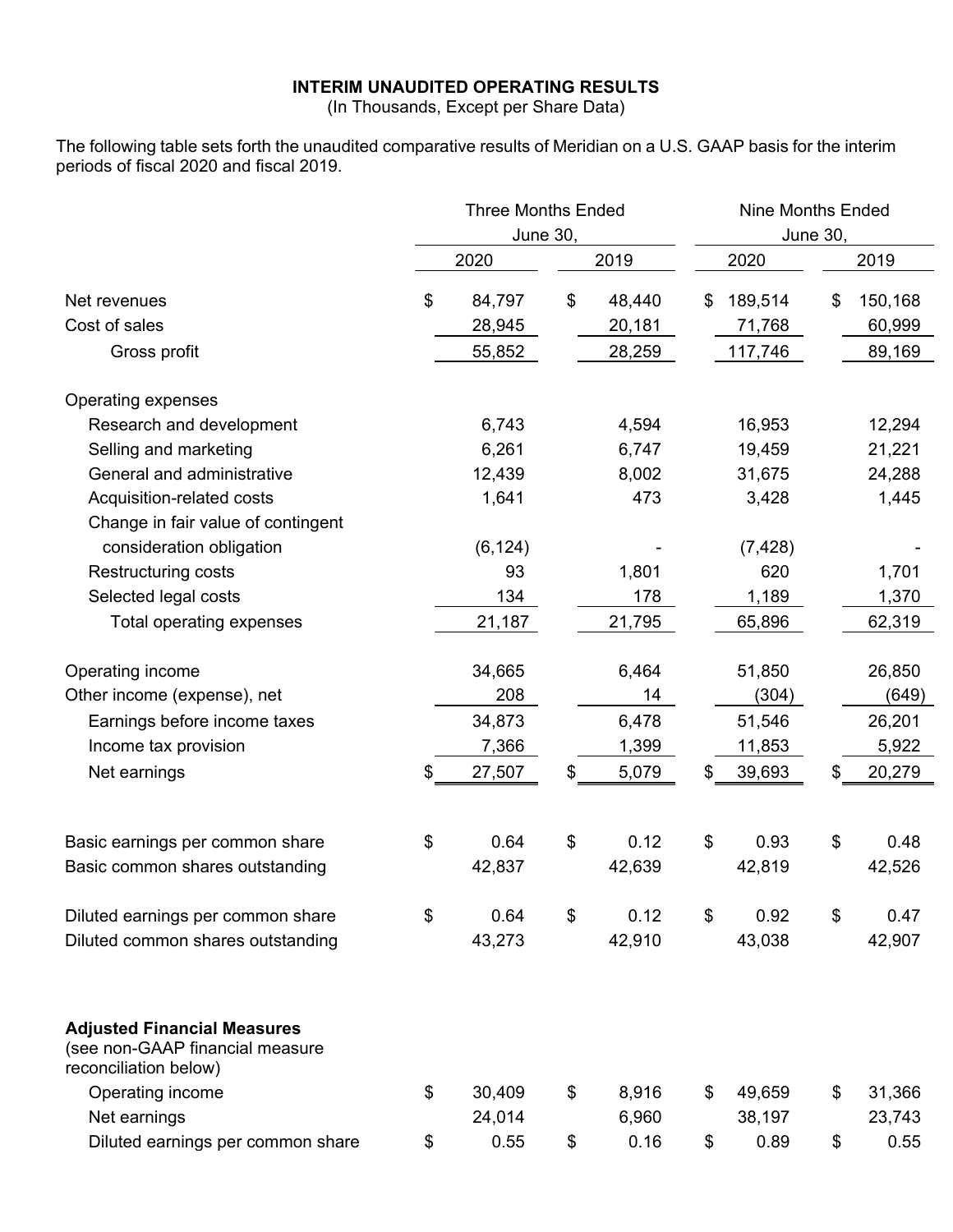#### **Condensed Balance Sheet Data**

|                      |      | June 30,  |         |  |  |  |
|----------------------|------|-----------|---------|--|--|--|
|                      | 2020 |           |         |  |  |  |
| Cash and equivalents |      | 63,445 \$ | 55,192  |  |  |  |
| Working capital      |      | 130,705   | 117,567 |  |  |  |
| Long-term debt       |      | 98,824    | 75,824  |  |  |  |
| Shareholders' equity |      | 233,335   | 188,553 |  |  |  |
| <b>Total assets</b>  |      | 419,787   | 322,436 |  |  |  |

# **Segment Data**

The following table sets forth the unaudited revenue and segment data for the interim periods in fiscal 2020 and fiscal 2019 (in thousands), noting that "non-molecular assays" is comprised of traditional immunoassays, blood chemistry assays and urea breath assays.

|                                           | <b>Three Months Ended</b><br><b>June 30,</b> |            |                |        |                | <b>Nine Months Ended</b><br><b>June 30,</b> |    |         |  |
|-------------------------------------------|----------------------------------------------|------------|----------------|--------|----------------|---------------------------------------------|----|---------|--|
|                                           |                                              | 2020       |                | 2019   |                | 2020                                        |    | 2019    |  |
| Net Revenues - By Product Platform/Type   |                                              |            |                |        |                |                                             |    |         |  |
| Diagnostics                               |                                              |            |                |        |                |                                             |    |         |  |
| Molecular assays                          | \$                                           | $3,182$ \$ |                | 5,894  | $\mathfrak{S}$ | 17,259                                      | \$ | 20,208  |  |
| Non-molecular assays                      |                                              | 18,416     |                | 27,224 |                | 74,072                                      |    | 83,075  |  |
| <b>Total Diagnostics</b>                  |                                              | 21,598     |                | 33,118 |                | 91,331                                      |    | 103,283 |  |
| Life Science                              |                                              |            |                |        |                |                                             |    |         |  |
| Molecular reagents                        |                                              | 38,784     |                | 5,495  |                | 55,691                                      |    | 17,495  |  |
| Immunological reagents                    |                                              | 24,415     |                | 9,827  |                | 42,492                                      |    | 29,390  |  |
| <b>Total Life Science</b>                 |                                              | 63,199     |                | 15,322 |                | 98,183                                      |    | 46,885  |  |
| <b>Total Net Revenues</b>                 | \$                                           | 84,797     | \$             | 48,440 | \$             | 189,514                                     | \$ | 150,168 |  |
| Net Revenues - By Disease State/Geography |                                              |            |                |        |                |                                             |    |         |  |
| Diagnostics                               |                                              |            |                |        |                |                                             |    |         |  |
| Gastrointestinal assays                   | \$                                           | 9,584      | $\mathfrak{F}$ | 17,232 | \$             | 39,644                                      | \$ | 52,024  |  |
| Respiratory illness assays                |                                              | 5,052      |                | 5,708  |                | 23,664                                      |    | 21,242  |  |
| Blood chemistry assays                    |                                              | 3,364      |                | 4,666  |                | 12,508                                      |    | 13,364  |  |
| Other                                     |                                              | 3,598      |                | 5,512  |                | 15,515                                      |    | 16,653  |  |
| <b>Total Diagnostics</b>                  |                                              | 21,598     |                | 33,118 |                | 91,331                                      |    | 103,283 |  |
| Life Science                              |                                              |            |                |        |                |                                             |    |         |  |
| Americas                                  |                                              | 22,015     |                | 4,369  |                | 30,642                                      |    | 14,347  |  |
| <b>EMEA</b>                               |                                              | 26,070     |                | 6,389  |                | 40,977                                      |    | 21,608  |  |
| <b>ROW</b>                                |                                              | 15,114     |                | 4,564  |                | 26,564                                      |    | 10,930  |  |
| <b>Total Life Science</b>                 |                                              | 63,199     |                | 15,322 |                | 98,183                                      |    | 46,885  |  |
| <b>Total Net Revenues</b>                 | \$                                           | 84,797     | \$             | 48,440 | \$             | 189,514                                     | \$ | 150,168 |  |

Geographic Regions

Americas = North and Latin America EMEA = Europe, Middle East and Africa ROW = Rest of World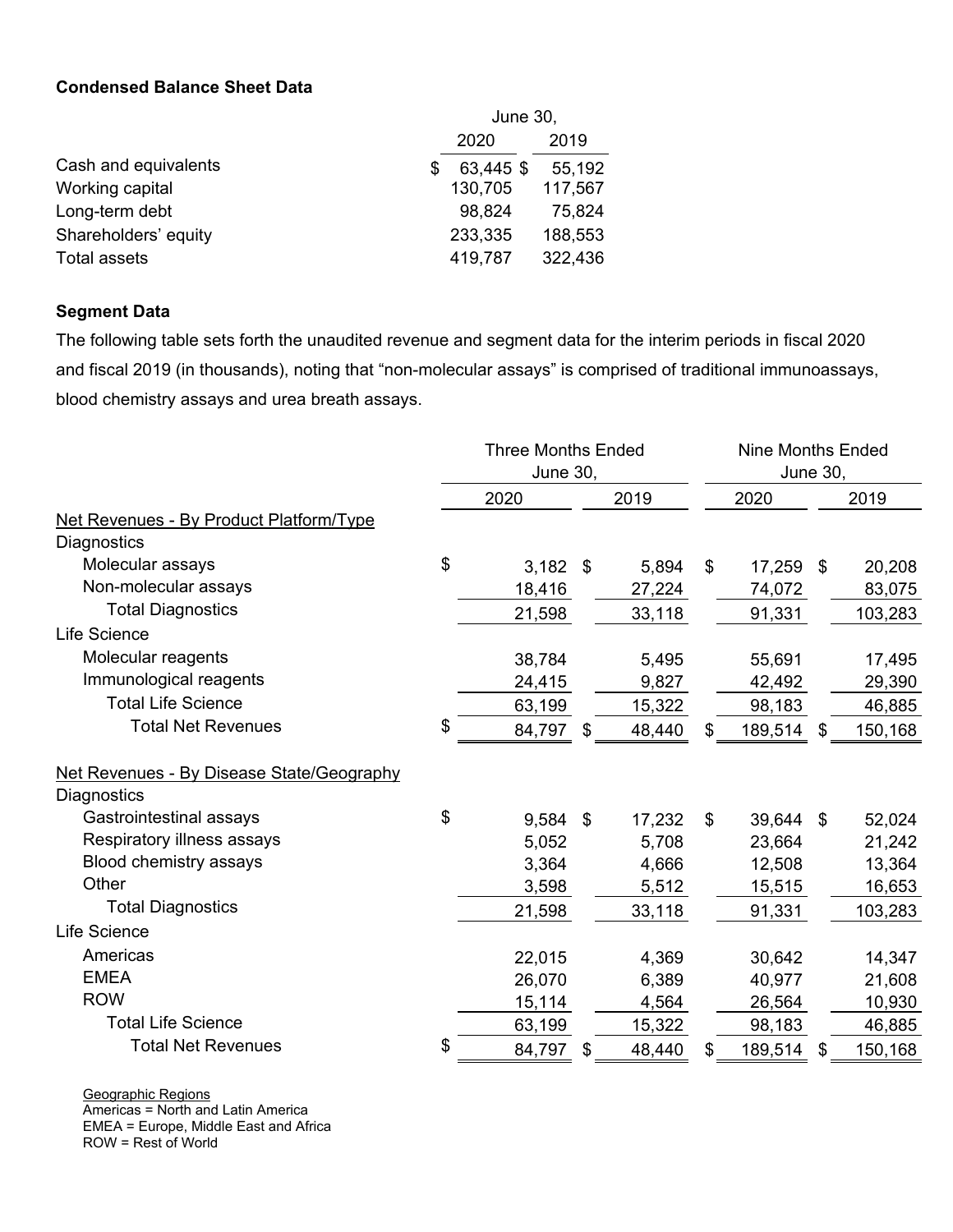|                               |    | <b>Three Months Ended</b><br>June 30, |    |         |    | Nine Months Ended<br>June 30, |    |          |  |
|-------------------------------|----|---------------------------------------|----|---------|----|-------------------------------|----|----------|--|
|                               |    | 2020                                  |    | 2019    |    | 2020                          |    | 2019     |  |
| <b>OPERATING INCOME</b>       |    |                                       |    |         |    |                               |    |          |  |
| Diagnostics                   | \$ | $(2,731)$ \$                          |    | 5,731   | \$ | 6,469                         | \$ | 22,330   |  |
| Life Science                  |    | 40,253                                |    | 3,639   |    | 53,182                        |    | 12,906   |  |
| Corporate                     |    | (2,849)                               |    | (2,929) |    | (7, 832)                      |    | (8, 450) |  |
| Eliminations                  |    | (8)                                   |    | 23      |    | 31                            |    | 64       |  |
| <b>Total Operating Income</b> | \$ | 34,665                                | \$ | 6,464   |    | 51,850                        |    | 26,850   |  |

#### **NON-GAAP FINANCIAL MEASURES**

In this press release, we have supplemented our reported GAAP financial information with information on operating expenses, operating income, net earnings, basic earnings per share and diluted earnings per share excluding the effects of acquisition-related costs, a favorable change in fair value of the contingent consideration obligation, restructuring costs, and selected legal costs, each of which is a non-GAAP measure. We have provided in the tables below reconciliations to the operating expenses, operating income, net earnings, basic earnings per share and diluted earnings per share amounts reported under U.S. Generally Accepted Accounting Principles for the third quarters and nine-month periods ended June 30, 2020 and June 30, 2019.

We believe this information is useful to an investor in evaluating our performance because:

- 1. These measures help investors to more meaningfully evaluate and compare the results of operations from period to period by removing the impacts of these non-routine items; and
- 2. These measures are used by our management for various purposes, including evaluating performance against incentive bonus achievement targets, comparing performance from period to period in presentations to our board of directors, and as a basis for strategic planning and forecasting.

These non-GAAP measures may be different from non-GAAP measures used by other companies. In addition, the non-GAAP measures are not based on any comprehensive set of accounting rules or principles. Non-GAAP measures have limitations, in that they do not reflect all amounts associated with our results as determined in accordance with U.S. GAAP. Therefore, these measures should only be used to evaluate our results in conjunction with corresponding GAAP measures.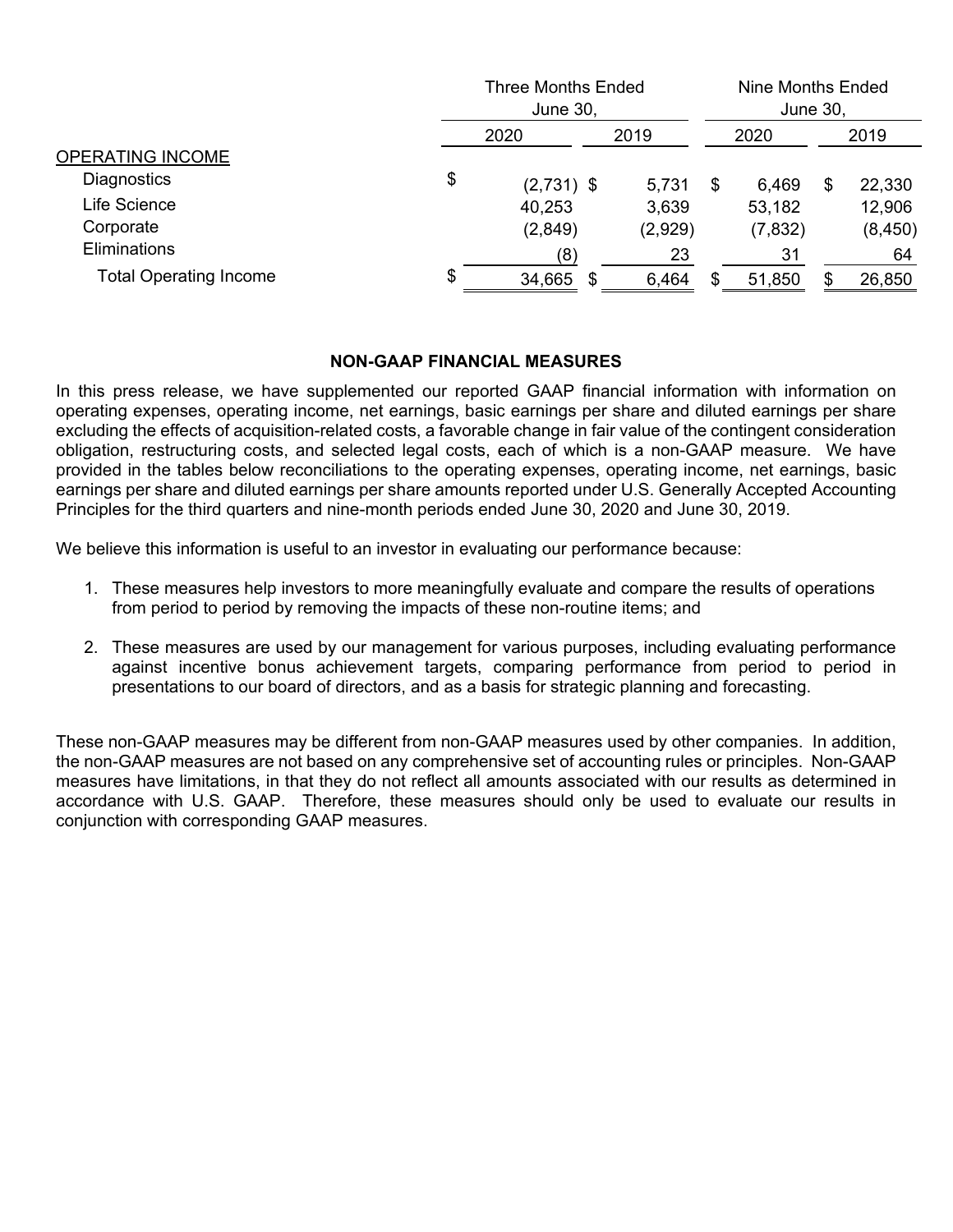# **THIRD QUARTER AND NINE MONTH YEAR-TO-DATE GAAP TO NON-GAAP RECONCILIATION TABLES**

(In Thousands, Except per Share Data)

| Ended June 30,<br>Ended June 30,<br>2020<br>2019<br>2020<br>2019<br><b>Operating Expenses -</b><br>U.S. GAAP basis<br>21,795<br>\$65,896<br>\$62,319<br>\$<br>21,187<br>\$<br>Acquisition-related costs<br>(1,641)<br>(473)<br>(3, 428)<br>(1, 445)<br>Change in fair value of contingent<br>consideration obligation<br>6,124<br>7,428<br>(93)<br>(1,801)<br>(620)<br>(1,701)<br><b>Restructuring costs</b><br>(1, 370)<br>Selected legal costs<br>(134)<br>(178)<br>(1, 189)<br>\$19,343<br>\$68,087<br>\$25,443<br>\$57,803<br><b>Adjusted Operating Expenses</b><br>Operating Income -<br>U.S. GAAP basis<br>34,665<br>\$51,850<br>26,850<br>\$<br>\$<br>6,464<br>\$<br>473<br>Acquisition-related costs<br>1,641<br>3,428<br>1,445<br>Change in fair value of contingent<br>(6, 124)<br>(7, 428)<br>consideration obligation<br>93<br>1,801<br>620<br>Restructuring costs<br>1,701<br>134<br>Selected legal costs<br>178<br>1,189<br>1,370<br>\$30,409<br>8,916<br>\$49,659<br>\$<br>\$<br>31,366<br><b>Adjusted Operating Income</b><br>Net Earnings -<br>U.S. GAAP basis<br>27,507<br>5,079<br>\$39,693<br>\$<br>\$<br>\$20,279<br>Acquisition-related costs, including gain<br>959<br>363<br>on currency hedge of purchase price *<br>2,746<br>1,108<br>Change in fair value of contingent<br>(4,623)<br>consideration obligation *<br>(5,608)<br>70<br>468<br>Restructuring costs *<br>1,381<br>1,305<br>Selected legal costs *<br>101<br>137<br>898<br>1,051<br><b>Adjusted Earnings</b><br>\$24,014<br>6,960<br>38,197<br>\$<br>23,743<br>\$<br>\$ |                                   | <b>Three Months</b> | <b>Nine Months</b> |  |  |  |
|---------------------------------------------------------------------------------------------------------------------------------------------------------------------------------------------------------------------------------------------------------------------------------------------------------------------------------------------------------------------------------------------------------------------------------------------------------------------------------------------------------------------------------------------------------------------------------------------------------------------------------------------------------------------------------------------------------------------------------------------------------------------------------------------------------------------------------------------------------------------------------------------------------------------------------------------------------------------------------------------------------------------------------------------------------------------------------------------------------------------------------------------------------------------------------------------------------------------------------------------------------------------------------------------------------------------------------------------------------------------------------------------------------------------------------------------------------------------------------------------------------------------------------------------------------------|-----------------------------------|---------------------|--------------------|--|--|--|
|                                                                                                                                                                                                                                                                                                                                                                                                                                                                                                                                                                                                                                                                                                                                                                                                                                                                                                                                                                                                                                                                                                                                                                                                                                                                                                                                                                                                                                                                                                                                                               |                                   |                     |                    |  |  |  |
|                                                                                                                                                                                                                                                                                                                                                                                                                                                                                                                                                                                                                                                                                                                                                                                                                                                                                                                                                                                                                                                                                                                                                                                                                                                                                                                                                                                                                                                                                                                                                               |                                   |                     |                    |  |  |  |
|                                                                                                                                                                                                                                                                                                                                                                                                                                                                                                                                                                                                                                                                                                                                                                                                                                                                                                                                                                                                                                                                                                                                                                                                                                                                                                                                                                                                                                                                                                                                                               |                                   |                     |                    |  |  |  |
|                                                                                                                                                                                                                                                                                                                                                                                                                                                                                                                                                                                                                                                                                                                                                                                                                                                                                                                                                                                                                                                                                                                                                                                                                                                                                                                                                                                                                                                                                                                                                               |                                   |                     |                    |  |  |  |
|                                                                                                                                                                                                                                                                                                                                                                                                                                                                                                                                                                                                                                                                                                                                                                                                                                                                                                                                                                                                                                                                                                                                                                                                                                                                                                                                                                                                                                                                                                                                                               |                                   |                     |                    |  |  |  |
|                                                                                                                                                                                                                                                                                                                                                                                                                                                                                                                                                                                                                                                                                                                                                                                                                                                                                                                                                                                                                                                                                                                                                                                                                                                                                                                                                                                                                                                                                                                                                               |                                   |                     |                    |  |  |  |
|                                                                                                                                                                                                                                                                                                                                                                                                                                                                                                                                                                                                                                                                                                                                                                                                                                                                                                                                                                                                                                                                                                                                                                                                                                                                                                                                                                                                                                                                                                                                                               |                                   |                     |                    |  |  |  |
|                                                                                                                                                                                                                                                                                                                                                                                                                                                                                                                                                                                                                                                                                                                                                                                                                                                                                                                                                                                                                                                                                                                                                                                                                                                                                                                                                                                                                                                                                                                                                               |                                   |                     |                    |  |  |  |
|                                                                                                                                                                                                                                                                                                                                                                                                                                                                                                                                                                                                                                                                                                                                                                                                                                                                                                                                                                                                                                                                                                                                                                                                                                                                                                                                                                                                                                                                                                                                                               |                                   |                     |                    |  |  |  |
|                                                                                                                                                                                                                                                                                                                                                                                                                                                                                                                                                                                                                                                                                                                                                                                                                                                                                                                                                                                                                                                                                                                                                                                                                                                                                                                                                                                                                                                                                                                                                               |                                   |                     |                    |  |  |  |
|                                                                                                                                                                                                                                                                                                                                                                                                                                                                                                                                                                                                                                                                                                                                                                                                                                                                                                                                                                                                                                                                                                                                                                                                                                                                                                                                                                                                                                                                                                                                                               |                                   |                     |                    |  |  |  |
|                                                                                                                                                                                                                                                                                                                                                                                                                                                                                                                                                                                                                                                                                                                                                                                                                                                                                                                                                                                                                                                                                                                                                                                                                                                                                                                                                                                                                                                                                                                                                               |                                   |                     |                    |  |  |  |
|                                                                                                                                                                                                                                                                                                                                                                                                                                                                                                                                                                                                                                                                                                                                                                                                                                                                                                                                                                                                                                                                                                                                                                                                                                                                                                                                                                                                                                                                                                                                                               |                                   |                     |                    |  |  |  |
|                                                                                                                                                                                                                                                                                                                                                                                                                                                                                                                                                                                                                                                                                                                                                                                                                                                                                                                                                                                                                                                                                                                                                                                                                                                                                                                                                                                                                                                                                                                                                               |                                   |                     |                    |  |  |  |
|                                                                                                                                                                                                                                                                                                                                                                                                                                                                                                                                                                                                                                                                                                                                                                                                                                                                                                                                                                                                                                                                                                                                                                                                                                                                                                                                                                                                                                                                                                                                                               |                                   |                     |                    |  |  |  |
|                                                                                                                                                                                                                                                                                                                                                                                                                                                                                                                                                                                                                                                                                                                                                                                                                                                                                                                                                                                                                                                                                                                                                                                                                                                                                                                                                                                                                                                                                                                                                               |                                   |                     |                    |  |  |  |
|                                                                                                                                                                                                                                                                                                                                                                                                                                                                                                                                                                                                                                                                                                                                                                                                                                                                                                                                                                                                                                                                                                                                                                                                                                                                                                                                                                                                                                                                                                                                                               |                                   |                     |                    |  |  |  |
|                                                                                                                                                                                                                                                                                                                                                                                                                                                                                                                                                                                                                                                                                                                                                                                                                                                                                                                                                                                                                                                                                                                                                                                                                                                                                                                                                                                                                                                                                                                                                               |                                   |                     |                    |  |  |  |
|                                                                                                                                                                                                                                                                                                                                                                                                                                                                                                                                                                                                                                                                                                                                                                                                                                                                                                                                                                                                                                                                                                                                                                                                                                                                                                                                                                                                                                                                                                                                                               |                                   |                     |                    |  |  |  |
|                                                                                                                                                                                                                                                                                                                                                                                                                                                                                                                                                                                                                                                                                                                                                                                                                                                                                                                                                                                                                                                                                                                                                                                                                                                                                                                                                                                                                                                                                                                                                               |                                   |                     |                    |  |  |  |
|                                                                                                                                                                                                                                                                                                                                                                                                                                                                                                                                                                                                                                                                                                                                                                                                                                                                                                                                                                                                                                                                                                                                                                                                                                                                                                                                                                                                                                                                                                                                                               |                                   |                     |                    |  |  |  |
|                                                                                                                                                                                                                                                                                                                                                                                                                                                                                                                                                                                                                                                                                                                                                                                                                                                                                                                                                                                                                                                                                                                                                                                                                                                                                                                                                                                                                                                                                                                                                               |                                   |                     |                    |  |  |  |
|                                                                                                                                                                                                                                                                                                                                                                                                                                                                                                                                                                                                                                                                                                                                                                                                                                                                                                                                                                                                                                                                                                                                                                                                                                                                                                                                                                                                                                                                                                                                                               |                                   |                     |                    |  |  |  |
|                                                                                                                                                                                                                                                                                                                                                                                                                                                                                                                                                                                                                                                                                                                                                                                                                                                                                                                                                                                                                                                                                                                                                                                                                                                                                                                                                                                                                                                                                                                                                               |                                   |                     |                    |  |  |  |
|                                                                                                                                                                                                                                                                                                                                                                                                                                                                                                                                                                                                                                                                                                                                                                                                                                                                                                                                                                                                                                                                                                                                                                                                                                                                                                                                                                                                                                                                                                                                                               |                                   |                     |                    |  |  |  |
|                                                                                                                                                                                                                                                                                                                                                                                                                                                                                                                                                                                                                                                                                                                                                                                                                                                                                                                                                                                                                                                                                                                                                                                                                                                                                                                                                                                                                                                                                                                                                               |                                   |                     |                    |  |  |  |
|                                                                                                                                                                                                                                                                                                                                                                                                                                                                                                                                                                                                                                                                                                                                                                                                                                                                                                                                                                                                                                                                                                                                                                                                                                                                                                                                                                                                                                                                                                                                                               |                                   |                     |                    |  |  |  |
|                                                                                                                                                                                                                                                                                                                                                                                                                                                                                                                                                                                                                                                                                                                                                                                                                                                                                                                                                                                                                                                                                                                                                                                                                                                                                                                                                                                                                                                                                                                                                               | Basic Earnings per Common Share - |                     |                    |  |  |  |
| \$<br>\$<br>U.S. GAAP basis<br>0.64<br>\$<br>0.12<br>\$<br>0.93<br>0.48                                                                                                                                                                                                                                                                                                                                                                                                                                                                                                                                                                                                                                                                                                                                                                                                                                                                                                                                                                                                                                                                                                                                                                                                                                                                                                                                                                                                                                                                                       |                                   |                     |                    |  |  |  |
| Acquisition-related costs, including gain                                                                                                                                                                                                                                                                                                                                                                                                                                                                                                                                                                                                                                                                                                                                                                                                                                                                                                                                                                                                                                                                                                                                                                                                                                                                                                                                                                                                                                                                                                                     |                                   |                     |                    |  |  |  |
| on currency hedge of purchase price<br>0.01<br>0.02<br>0.06<br>0.03<br>Change in fair value of contingent                                                                                                                                                                                                                                                                                                                                                                                                                                                                                                                                                                                                                                                                                                                                                                                                                                                                                                                                                                                                                                                                                                                                                                                                                                                                                                                                                                                                                                                     |                                   |                     |                    |  |  |  |
| (0.11)<br>(0.13)<br>consideration obligation                                                                                                                                                                                                                                                                                                                                                                                                                                                                                                                                                                                                                                                                                                                                                                                                                                                                                                                                                                                                                                                                                                                                                                                                                                                                                                                                                                                                                                                                                                                  |                                   |                     |                    |  |  |  |
| 0.01<br>0.03<br>0.03<br>Restructuring costs                                                                                                                                                                                                                                                                                                                                                                                                                                                                                                                                                                                                                                                                                                                                                                                                                                                                                                                                                                                                                                                                                                                                                                                                                                                                                                                                                                                                                                                                                                                   |                                   |                     |                    |  |  |  |
| Selected legal costs<br>0.02<br>0.02                                                                                                                                                                                                                                                                                                                                                                                                                                                                                                                                                                                                                                                                                                                                                                                                                                                                                                                                                                                                                                                                                                                                                                                                                                                                                                                                                                                                                                                                                                                          |                                   |                     |                    |  |  |  |
| Adjusted Basic EPS **<br>0.56<br>0.16<br>0.89<br>\$<br>0.56<br>\$<br>\$<br>\$                                                                                                                                                                                                                                                                                                                                                                                                                                                                                                                                                                                                                                                                                                                                                                                                                                                                                                                                                                                                                                                                                                                                                                                                                                                                                                                                                                                                                                                                                 |                                   |                     |                    |  |  |  |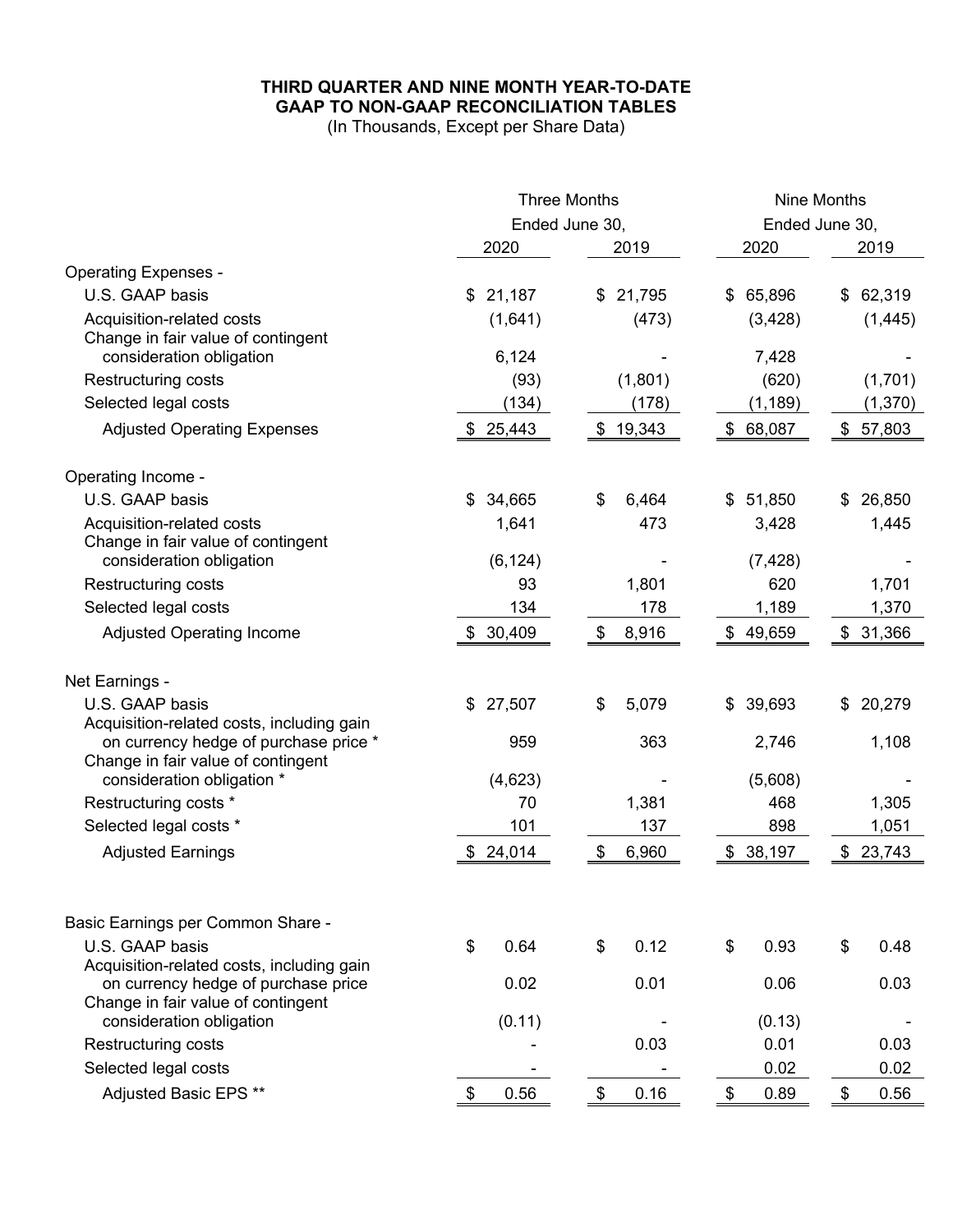|                                                                                  |            | <b>Three Months</b><br>Ended June 30,<br>2019<br>2020<br>0.12<br>0.92<br>\$<br>\$<br>0.01<br>0.06<br>(0.13)<br>0.03<br>0.01 |      |  |      | Nine Months    |      |  |
|----------------------------------------------------------------------------------|------------|-----------------------------------------------------------------------------------------------------------------------------|------|--|------|----------------|------|--|
|                                                                                  |            |                                                                                                                             |      |  |      | Ended June 30, |      |  |
|                                                                                  | 2020       |                                                                                                                             |      |  |      |                | 2019 |  |
| Diluted Earnings per Common Share -                                              |            |                                                                                                                             |      |  |      |                |      |  |
| U.S. GAAP basis                                                                  | \$<br>0.64 |                                                                                                                             |      |  |      | \$             | 0.47 |  |
| Acquisition-related costs, including gain<br>on currency hedge of purchase price | 0.02       |                                                                                                                             |      |  |      |                | 0.03 |  |
| Change in fair value of contingent<br>consideration obligation                   | (0.11)     |                                                                                                                             |      |  |      |                |      |  |
| Restructuring costs                                                              |            |                                                                                                                             |      |  |      |                | 0.03 |  |
| Selected legal costs                                                             |            |                                                                                                                             |      |  | 0.02 |                | 0.02 |  |
| Adjusted Diluted EPS ***                                                         | 0.55       |                                                                                                                             | 0.16 |  | 0.89 |                | 0.55 |  |

Net of tax.

Basic Earnings per Common Share for the three months ended June 30, 2020 does not sum to the total Adjusted Basic EPS due to rounding.

 \*\*\* Diluted Earnings per Common Share for the nine months ended June 30, 2020 does not sum to the total Adjusted Diluted EPS due to rounding.

#### FORWARD-LOOKING STATEMENTS

The Private Securities Litigation Reform Act of 1995 provides a safe harbor from civil litigation for forward-looking statements accompanied by meaningful cautionary statements. Except for historical information, this report contains forward-looking statements within the meaning of Section 27A of the Securities Act of 1933, as amended, and Section 21E of the Securities Exchange Act of 1934, which may be identified by words such as "continues", "estimates", "anticipates", "projects", "plans", "seeks", "may", "will", "expects", "intends", "believes", "signals", "should", "can" and similar expressions or the negative versions thereof and which also may be identified by their context. All statements that address operating performance or events or developments that Meridian expects or anticipates will occur in the future, including, but not limited to, statements relating to per share diluted earnings, sales, product demand, revenue, operating margin, other guidance and the impact of COVID-19 on our business and prospects, are forward-looking statements. Such statements, whether expressed or implied, are based upon current expectations of the Company and speak only as of the date made. Specifically, Meridian's forwardlooking statements are, and will be, based on management's then-current views and assumptions regarding future events and operating performance. Meridian assumes no obligation to publicly update or revise any forward-looking statements even if experience or future changes make it clear that any projected results expressed or implied therein will not be realized. These statements are subject to various risks, uncertainties and other factors that could cause actual results to differ materially, including, without limitation, the following:

Meridian's operating results, financial condition and continued growth depends, in part, on its ability to introduce into the marketplace enhancements of existing products or new products that incorporate technological advances, meet customer requirements and respond to products developed by Meridian's competition, its ability to effectively sell such products and its ability to successfully expand and effectively manage increased sales and marketing operations. While Meridian has introduced a number of internally developed products and acquired products, there can be no assurance that it will be successful in the future in introducing such products on a timely basis or in protecting its intellectual property, and unexpected or costly manufacturing costs associated with its introduction of new products or acquired products could cause actual results to differ from expectations. Meridian relies on proprietary, patented and licensed technologies. As such, the Company's ability to protect its intellectual property rights, as well as the potential for intellectual property litigation, would impact its results. Ongoing consolidations of reference laboratories and formation of multi-hospital alliances may cause adverse changes to pricing and distribution. Recessionary pressures on the economy and the markets in which our customers operate, as well as adverse trends in buying patterns from customers, can change expected results. Costs and difficulties in complying with laws and regulations, including those administered by the United States Food and Drug Administration, can result in unanticipated expenses and delays and interruptions to the sale of new and existing products, as can the uncertainty of regulatory approvals and the regulatory process (including the currently ongoing study and other FDA actions regarding the Company's LeadCare products). The international scope of Meridian's operations, including changes in the relative strength or weakness of the U.S. dollar and general economic conditions in foreign countries, can impact results and make them difficult to predict. One of Meridian's growth strategies is the acquisition of companies and product lines. There can be no assurance that additional acquisitions will be consummated or that, if consummated, will be